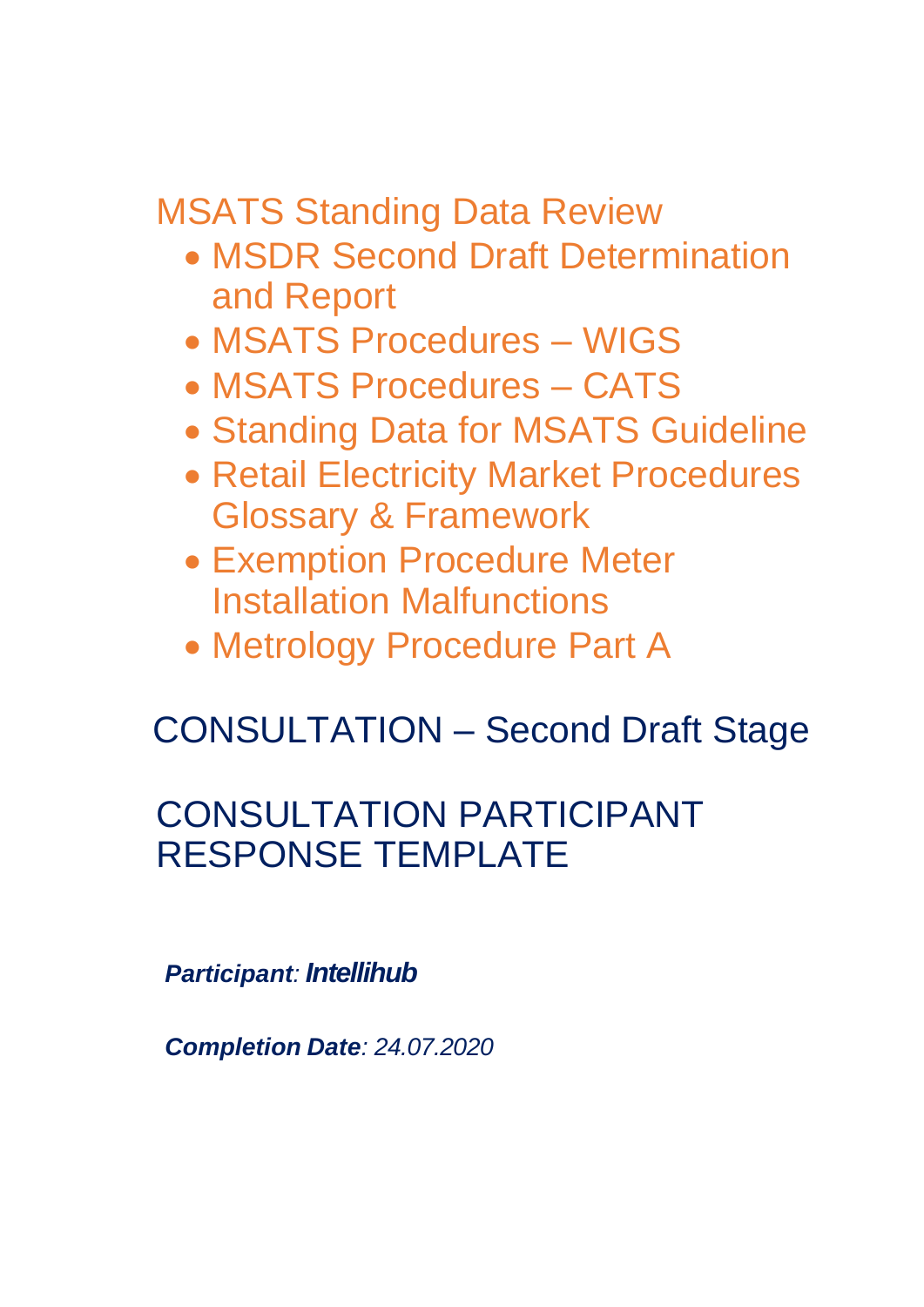### **Table of Contents**

| 8. | Proposed Changes in Retail Electricity Market Procedures - Glossary and Framework 16 |  |
|----|--------------------------------------------------------------------------------------|--|
|    |                                                                                      |  |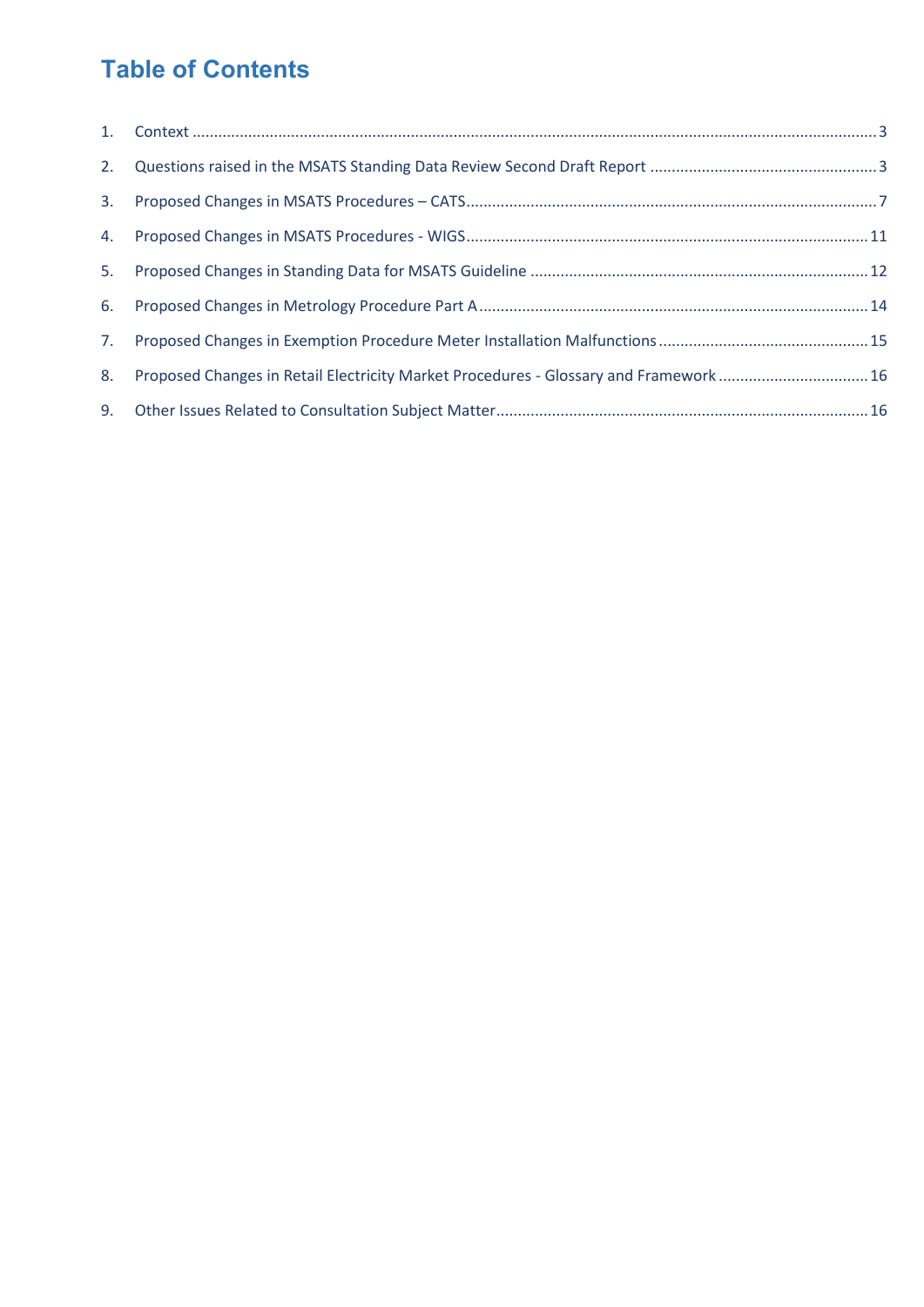### **1. Context**

This template is to assist stakeholders in giving feedback to the questions raised in the Second Draft Report about the proposed changes to the MSATS Standing Data, and to the second draft changes highlighted in **YELLOW** in the change marked versions of the different procedures and guidelines released in the second draft stage of consultation.

#### **2. Questions raised in the MSATS Standing Data Review Second Draft Report**

#### 2.1 Material Issues

<span id="page-2-1"></span><span id="page-2-0"></span>

| <b>Information</b><br>Category                                       | Question<br>No. | Question                                                                                                                                                                                                                                                                                                                                                                                                                                                                                                         | <b>Participant Comments</b>                                                                                                                                                                                                                                                                                                                                                                                                                                                                                                    |
|----------------------------------------------------------------------|-----------------|------------------------------------------------------------------------------------------------------------------------------------------------------------------------------------------------------------------------------------------------------------------------------------------------------------------------------------------------------------------------------------------------------------------------------------------------------------------------------------------------------------------|--------------------------------------------------------------------------------------------------------------------------------------------------------------------------------------------------------------------------------------------------------------------------------------------------------------------------------------------------------------------------------------------------------------------------------------------------------------------------------------------------------------------------------|
| <b>Metering</b><br>Installation<br><b>Transformer</b><br>Information |                 | The proposed CT/VT fields values and validations, as listed<br>above, are provided as examples to stimulate feedback from<br>participants. AEMO notes some feedback that options are<br>missing for CT Types, to allow for HV CTs and LV Special<br>CTs. What is the list of values and validations that you need or<br>want for the enumerated list for the various CT/VT fields? (In<br>the absence of any such feedback, the list proposed by AEMO<br>would provide the initial values for the CT/VT fields)? | The following tables provide the various CT/VT<br>information we have found to date, suggest adding<br>these to the AEMO validation list.<br>CT Type<br><b>CT Ratio</b><br><b>CT/VT Class</b><br><b>VT Ratio</b><br>150/5<br>0.05PX<br>11000/110<br>$\Delta$<br>22000/110<br>300/5<br>0.2<br>600/5<br>0.2M<br>33000/110<br>1200/5<br>6600/110<br>0.2ME1.5<br>66000/110<br>400/5<br>0.2ME2.5<br>800/5<br>132000/110<br>0.2S<br>1000/5<br>0.5<br>220000/110<br>2000/5<br>0.5M<br>275000/110<br>3000/5<br>330000/110<br>0.5ME1.25 |
|                                                                      |                 |                                                                                                                                                                                                                                                                                                                                                                                                                                                                                                                  | 200/5<br>500000/110<br>0.5ME1.5                                                                                                                                                                                                                                                                                                                                                                                                                                                                                                |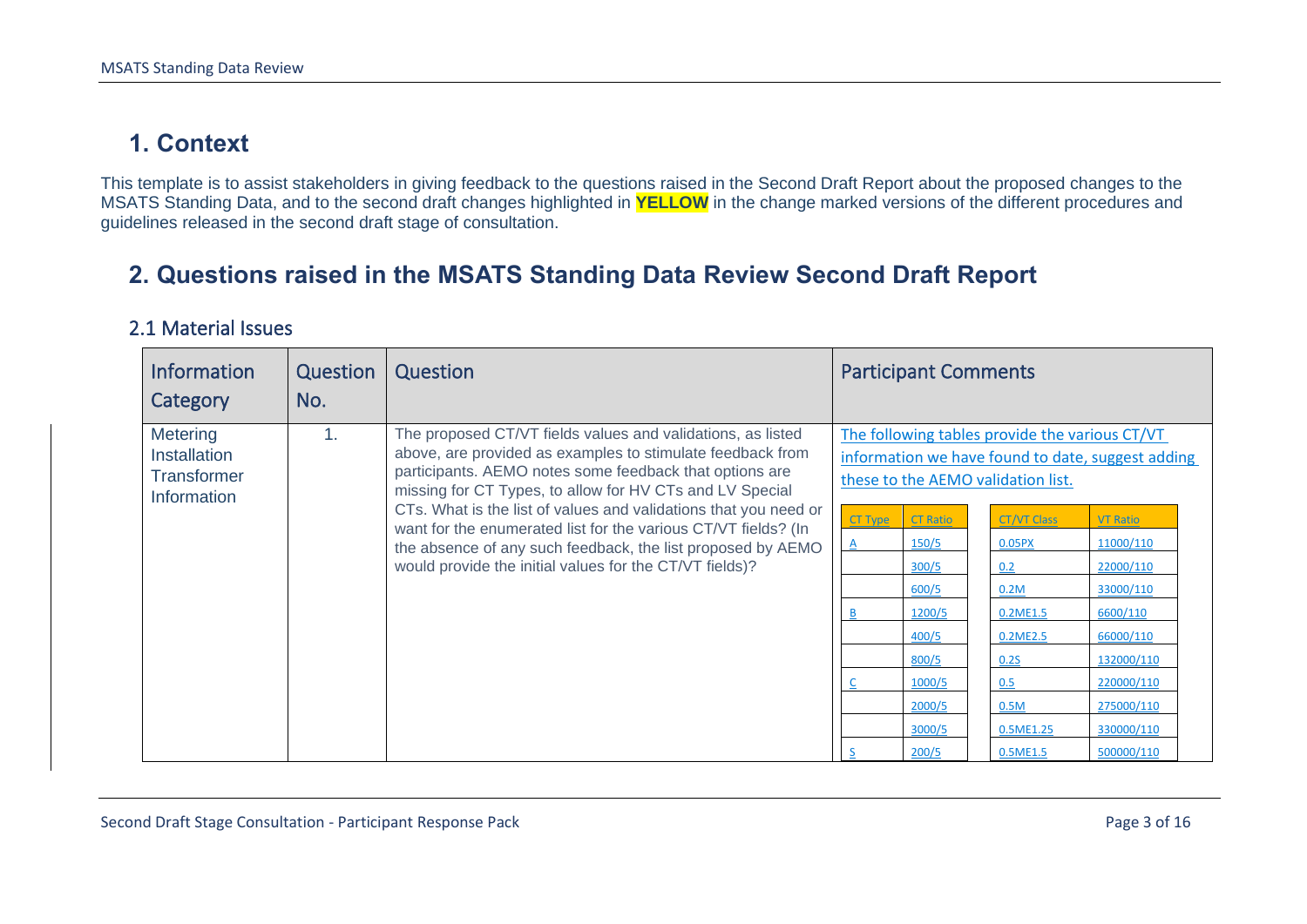| Information<br>Category | Question<br>No. | Question |                                                                                          | <b>Participant Comments</b>                                                                                                                                                                                                  |                                                                                                                                                     |  |  |
|-------------------------|-----------------|----------|------------------------------------------------------------------------------------------|------------------------------------------------------------------------------------------------------------------------------------------------------------------------------------------------------------------------------|-----------------------------------------------------------------------------------------------------------------------------------------------------|--|--|
|                         |                 |          | $\underline{\mathsf{U}}$<br>$\underline{\mathsf{W}}$<br><b>SPECIAL</b><br>$HV -$<br>1Amp | 2000/5<br>1500/5<br>100/5<br>1000/5<br>1200/5<br>150/5<br>1500/5<br>1600/5<br>200/5<br>2000/5<br>250/5<br>300/5<br>3000/5<br>400/5<br>500/5<br>600/5<br>800/5<br>800/5<br>100/1<br>1000/1<br>120/1<br>150/1<br>200/1<br>25/1 | 0.5ME2<br>0.5ME2.5<br>0.5S<br>0.5S EXT 200%<br>$\overline{1}$<br>$\underline{A}$<br>$\underline{\mathsf{AM}}$<br>$\underline{BM}$<br><b>UNKNOWN</b> |  |  |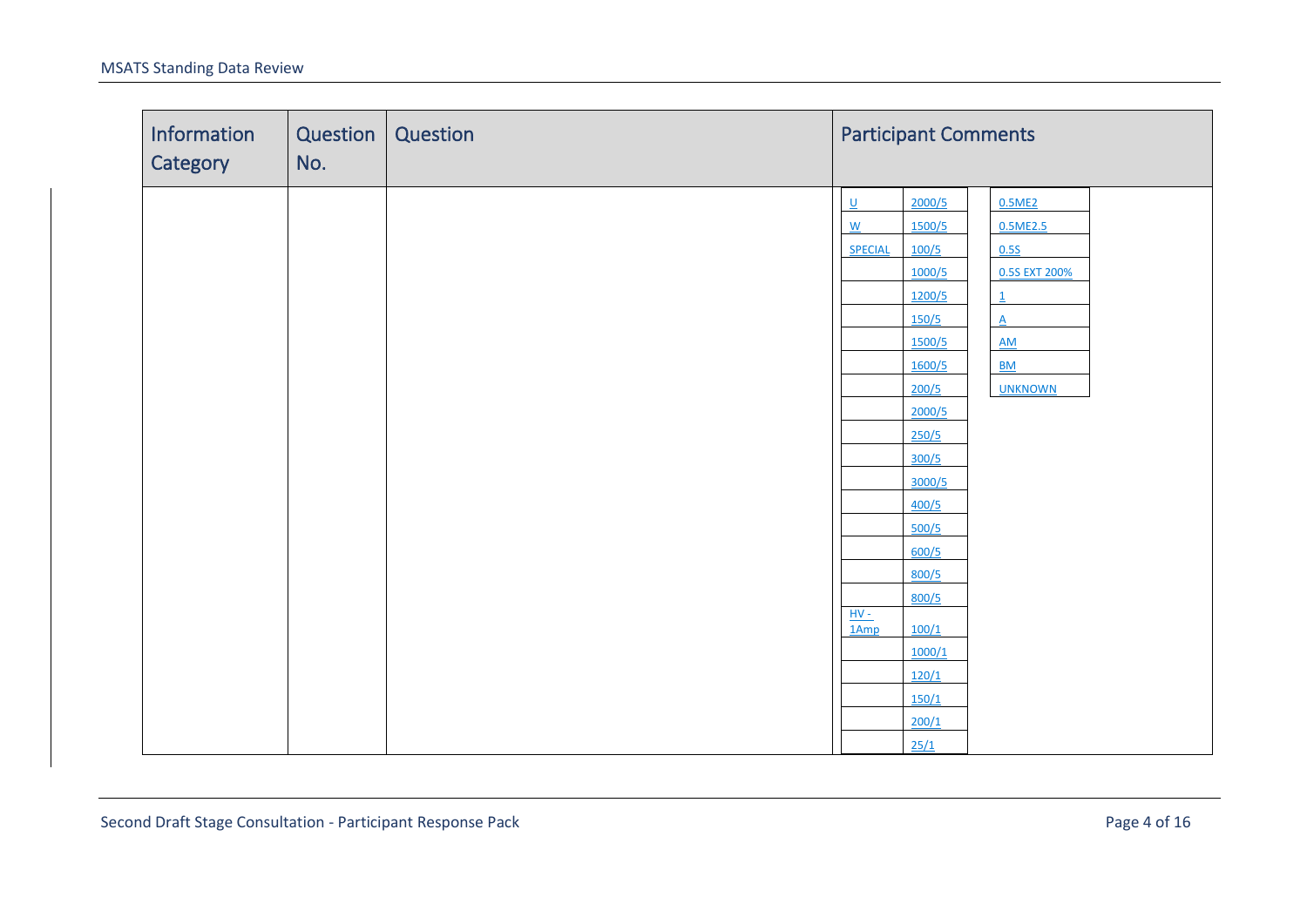| Information<br>Category | Question  <br>No. | Question | <b>Participant Comments</b>             |
|-------------------------|-------------------|----------|-----------------------------------------|
|                         |                   |          | 250/1<br>30/1                           |
|                         |                   |          | 300/1<br>400/1<br>50/1                  |
|                         |                   |          | 500/1<br>600/1<br>75/1                  |
|                         |                   |          | 800/1<br>$\frac{HV - F}{5Amp}$<br>100/5 |
|                         |                   |          | 1000/5<br>1200/5<br>150/5               |
|                         |                   |          | 1500/5<br>200/5                         |
|                         |                   |          | 2000/5<br>25/5<br>30/5                  |
|                         |                   |          | 300/5<br>3000/5<br>400/5                |
|                         |                   |          | 50/5<br>500/5<br>600/5                  |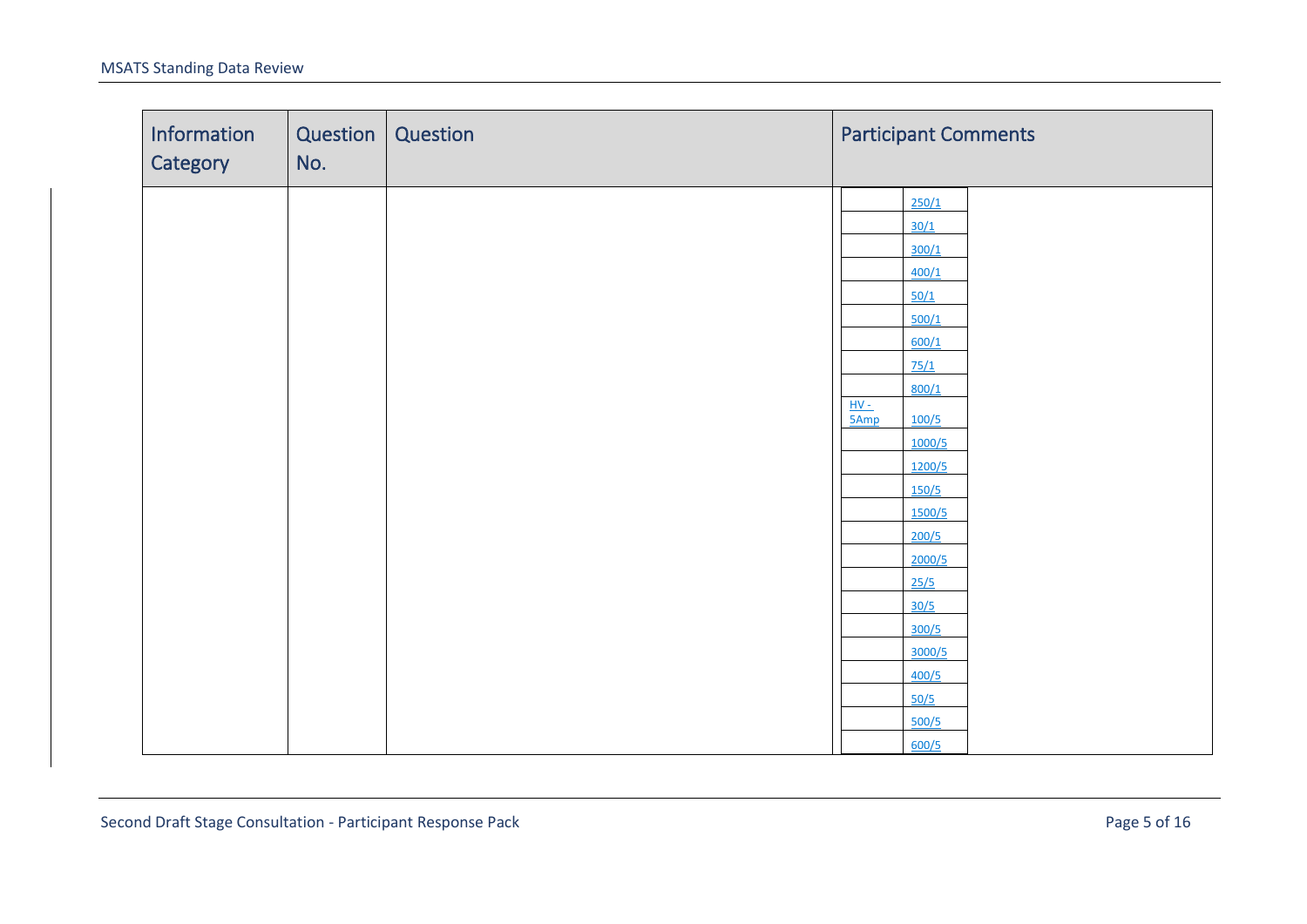| Information<br>Category | Question Question<br>No. | <b>Participant Comments</b> |  |  |  |
|-------------------------|--------------------------|-----------------------------|--|--|--|
|                         |                          | 75/5<br>800/5               |  |  |  |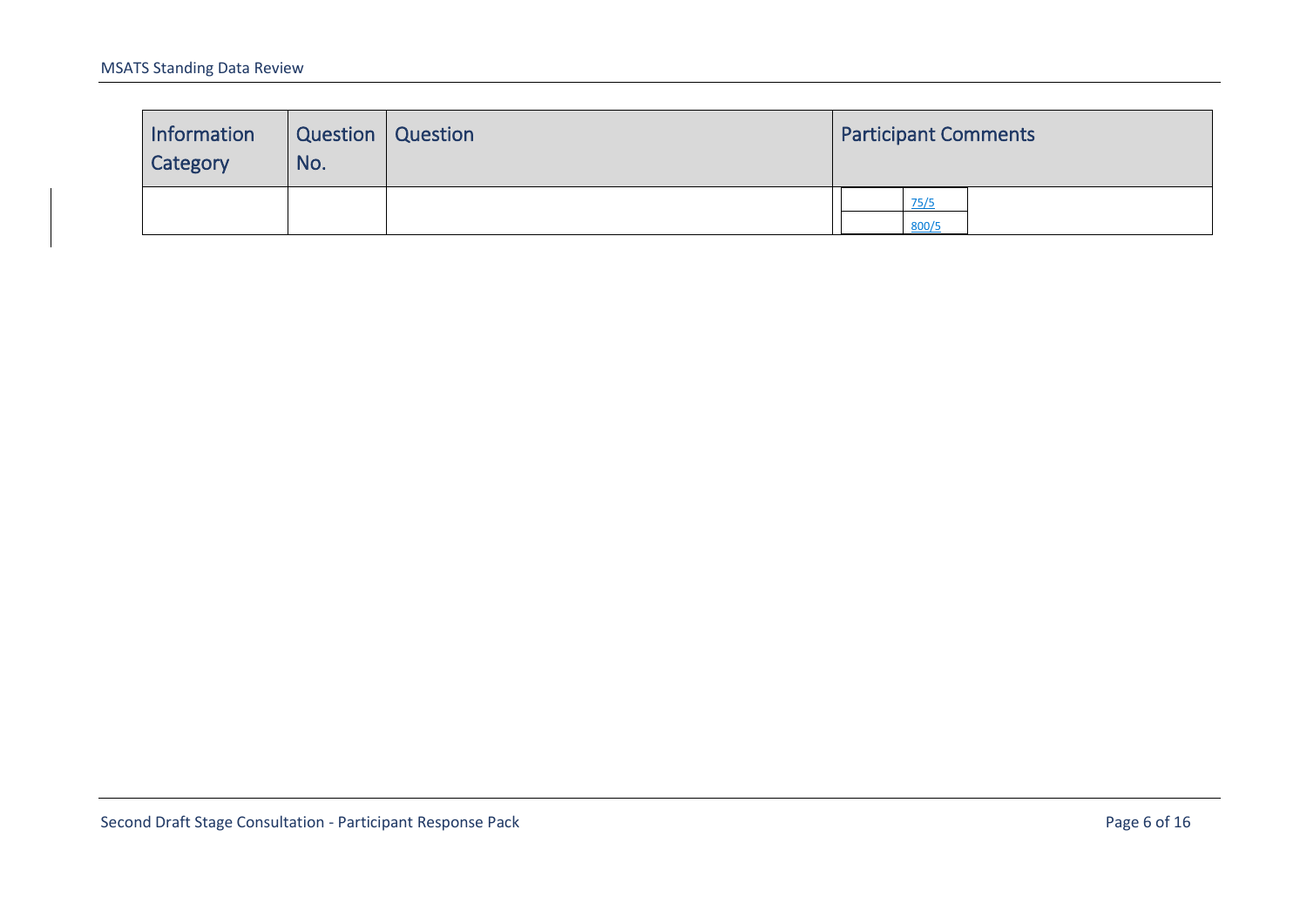#### **3. Proposed Changes in MSATS Procedures – CATS**

<span id="page-6-0"></span>

| <b>Section No/Field Name</b> | <b>Participant Comments</b>                                                                                                                                                                                                                                                                                                                                                     |
|------------------------------|---------------------------------------------------------------------------------------------------------------------------------------------------------------------------------------------------------------------------------------------------------------------------------------------------------------------------------------------------------------------------------|
| 2.2(r)                       | Assuming that the Shared Isolation Point Flag is the intended mechanism for advising<br>participants of the existence of a Shared Fuse arrangement, the mechanism for the FRMP to<br>advise the LNSP of the Shared Fuse arrangement doesn't seem to exist within the defined CATS<br>processes.                                                                                 |
|                              | CATS transactions exist for the LNSP and ENM to advise others of the value to this flag (based on<br>CATS requests for the creation or changing of NMIs), however there are none of these defined<br>for the FRMP, providing them no mechanism to do so. Hence the requirement that they advise<br>the LNSP within 2 days should not be included until such a mechanism exists. |
|                              | If the Shared Isolation Point Flag is not the only mechanism for advising participants of Shared<br>Fuse arrangements, then this mechanism should be well defined before implementing the<br>requirement. Certainly there appears to be no defined mechanism for FRMPs to meet this<br>obligation.                                                                              |
| 2.2(s)                       | See 2.2 (r) above                                                                                                                                                                                                                                                                                                                                                               |
| 2.3(r)                       | <b>Noted</b>                                                                                                                                                                                                                                                                                                                                                                    |
|                              | Although see comments for 2.2 (r) and 2.6 (k)                                                                                                                                                                                                                                                                                                                                   |
|                              | Until the mechanism for advising of Shared Fuse Arrangements is fully defined for each<br>responsible participant, this obligation should not be added to any of them.                                                                                                                                                                                                          |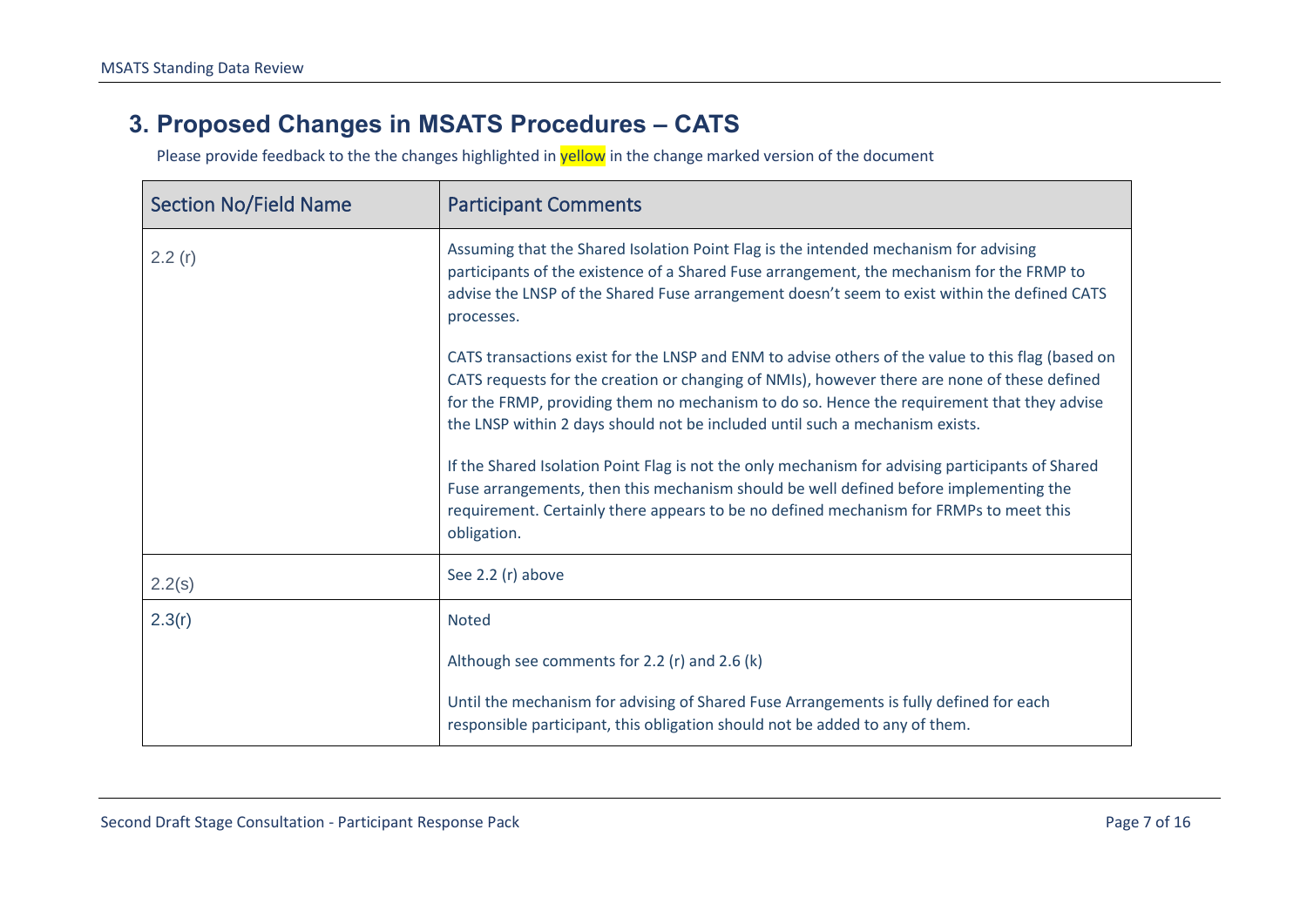| <b>Section No/Field Name</b> | <b>Participant Comments</b>                                                                                                                                                                                                                                                                                           |
|------------------------------|-----------------------------------------------------------------------------------------------------------------------------------------------------------------------------------------------------------------------------------------------------------------------------------------------------------------------|
| 2.3(s)                       | See comment for 2.3 (r)                                                                                                                                                                                                                                                                                               |
| 2.3(t)                       | See comment for 2.3 (r)                                                                                                                                                                                                                                                                                               |
| 2.6(k)                       | We believe that the responsibility for advising participants of Shared Fuse Arrangements should<br>sit with the Metering Provider rather than the MC, since it is the MP who is the participant most<br>likely to be at site, and therefore most aware of the details of the Fuse and wiring situation at the<br>NMI. |
|                              | While the MC is responsible for co-ordinating the MP work, it is the MP which has first hand<br>knowledge of the shared fuse arrangements at site.                                                                                                                                                                    |
|                              | Also see comments for 2.2 (r)                                                                                                                                                                                                                                                                                         |
|                              | The currently defined CATS transaction have no mechanism for either the MC or MPB to advise<br>other participants of the existance of the Shared Fuse Arrangement, as none of their CATS<br>transaction currently cater for including the Shared Isolation Point Flag.                                                |
| 2.6(l)                       | See comments for 2.6(k) above.                                                                                                                                                                                                                                                                                        |
|                              | Please note that the label for 2.6(I) doesn't exist in the document, but is assumed to be the label<br>after 2.6(k).                                                                                                                                                                                                  |
| 2.9(k)                       | Agreed                                                                                                                                                                                                                                                                                                                |
| 9.3.4(c)                     | Agreed                                                                                                                                                                                                                                                                                                                |
| 9.3.4(e)                     | Agreed                                                                                                                                                                                                                                                                                                                |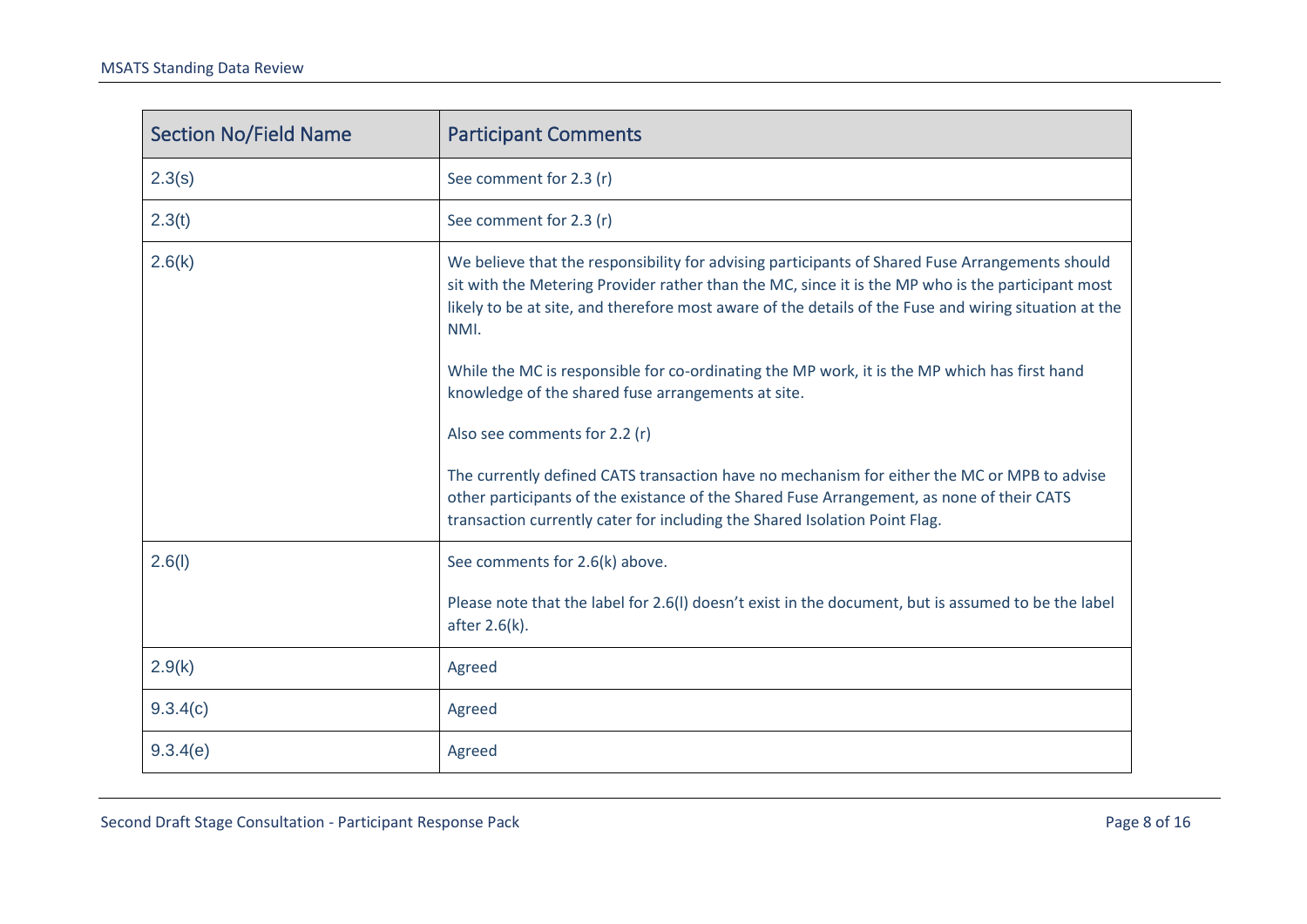| <b>Section No/Field Name</b> | <b>Participant Comments</b>                                                                                                                                                                                                           |
|------------------------------|---------------------------------------------------------------------------------------------------------------------------------------------------------------------------------------------------------------------------------------|
| 9.4.4(c)                     | Agreed                                                                                                                                                                                                                                |
| 9.4.4(d)                     | Agreed                                                                                                                                                                                                                                |
| 10.1.4(c)                    | Agreed                                                                                                                                                                                                                                |
| 10.1.4(e)                    | Agreed                                                                                                                                                                                                                                |
| 10.2.4(g)                    | Agreed                                                                                                                                                                                                                                |
| 10.3.4(h)                    | Agreed                                                                                                                                                                                                                                |
| 10.4.4(d)                    | <b>Noted</b>                                                                                                                                                                                                                          |
|                              | As it is the current MPB which has primary responsibilty for the metering installation and will<br>have the details of the meters physically installed, we suggest that this obligation should fall on<br>the current MPB not the MC. |
| 10.4.4(g)                    | Agreed                                                                                                                                                                                                                                |
| 10.5.4(d)                    | <b>Noted</b>                                                                                                                                                                                                                          |
|                              | See comments under 10.4.4 (d)                                                                                                                                                                                                         |
| 10.5.4(g)                    | Agreed                                                                                                                                                                                                                                |
| 15.1.4(f)                    | Agreed                                                                                                                                                                                                                                |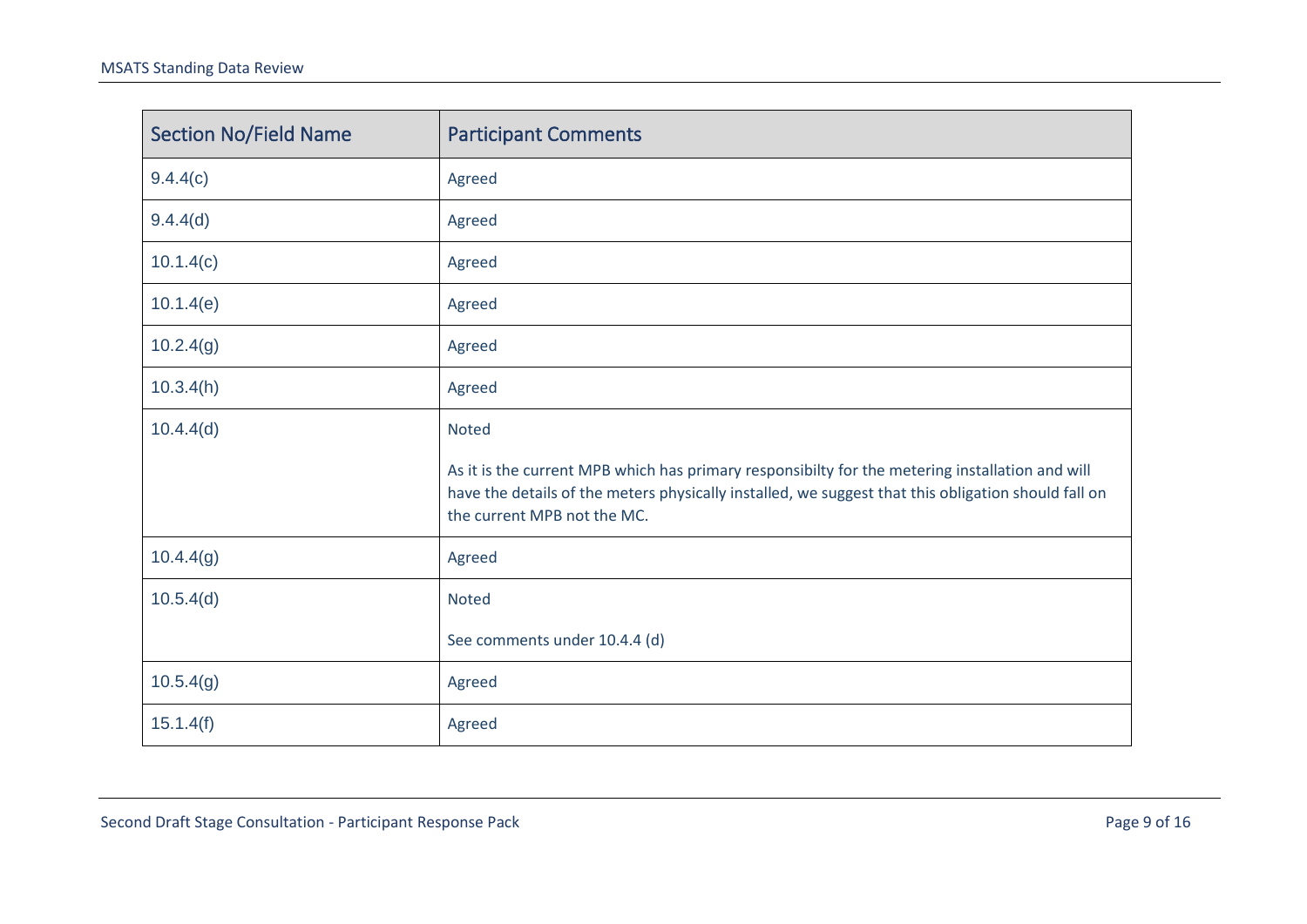| <b>Section No/Field Name</b> | <b>Participant Comments</b> |
|------------------------------|-----------------------------|
| Table 16-C                   | Agreed                      |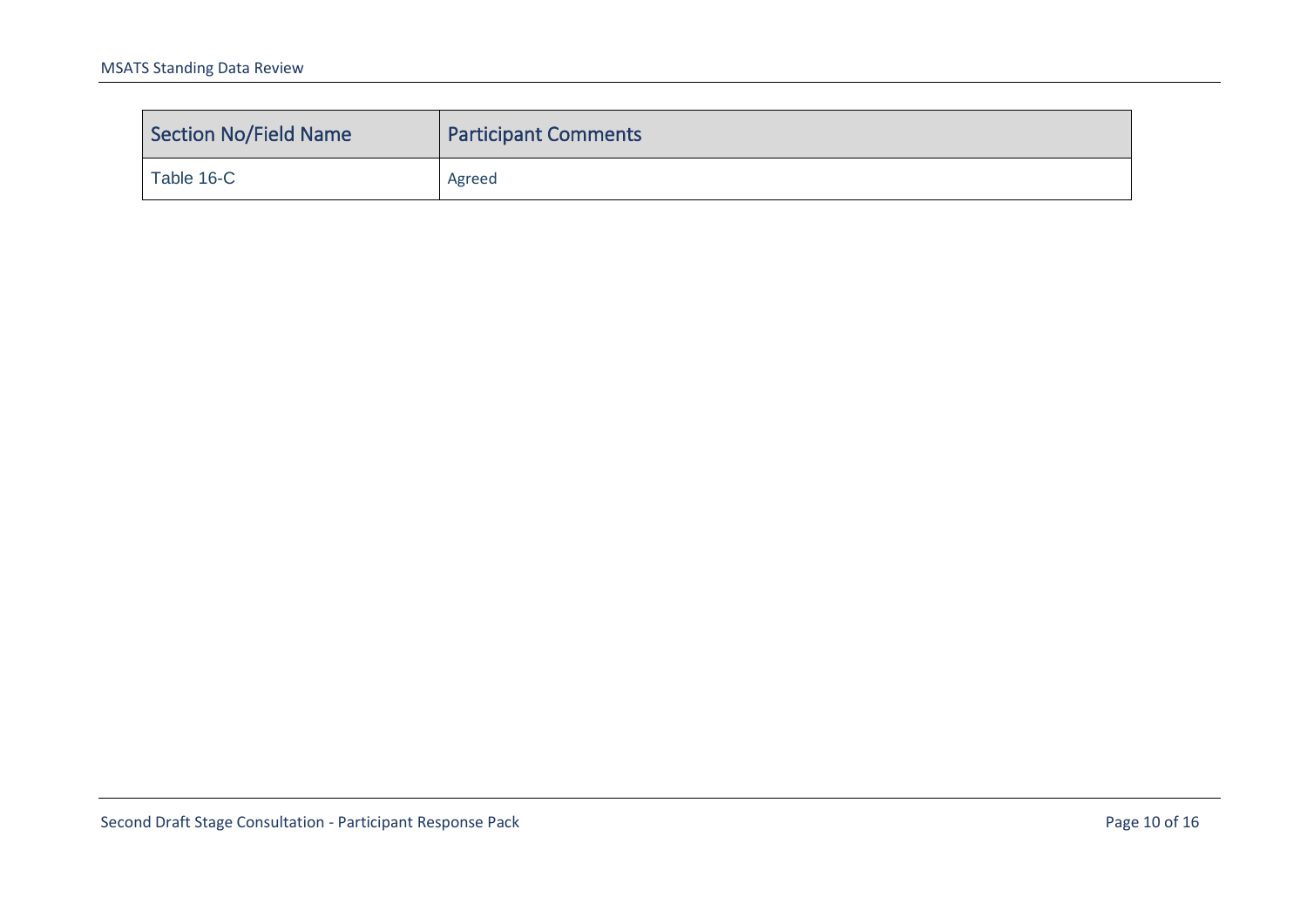#### **4. Proposed Changes in MSATS Procedures - WIGS**

<span id="page-10-0"></span>

| <b>Section No/Field Name</b> | <b>Participant Comments</b>                                                                                                                                                                                                                                                                     |
|------------------------------|-------------------------------------------------------------------------------------------------------------------------------------------------------------------------------------------------------------------------------------------------------------------------------------------------|
| 4.3.4(c)                     | <b>Noted</b>                                                                                                                                                                                                                                                                                    |
|                              | Although, as the LNSP may not have details for, and has not the primary responsibility for, some<br>of these items (Manufacturer, meter model, Serial ID, GPS Coordinates etc), a number of these<br>should be under the "may" populate heading, rather than under the "must" populate heading. |
| 4.3.4(h)                     | Agreed                                                                                                                                                                                                                                                                                          |
| 5.2.4(c)                     | Agreed                                                                                                                                                                                                                                                                                          |
| 5.2.4(d)                     | Agreed                                                                                                                                                                                                                                                                                          |
| 5.3.4(f)                     | Agreed                                                                                                                                                                                                                                                                                          |
| 5.4.4(f)                     | Agreed                                                                                                                                                                                                                                                                                          |
| 9.1.4(b)(iii)                | Agreed                                                                                                                                                                                                                                                                                          |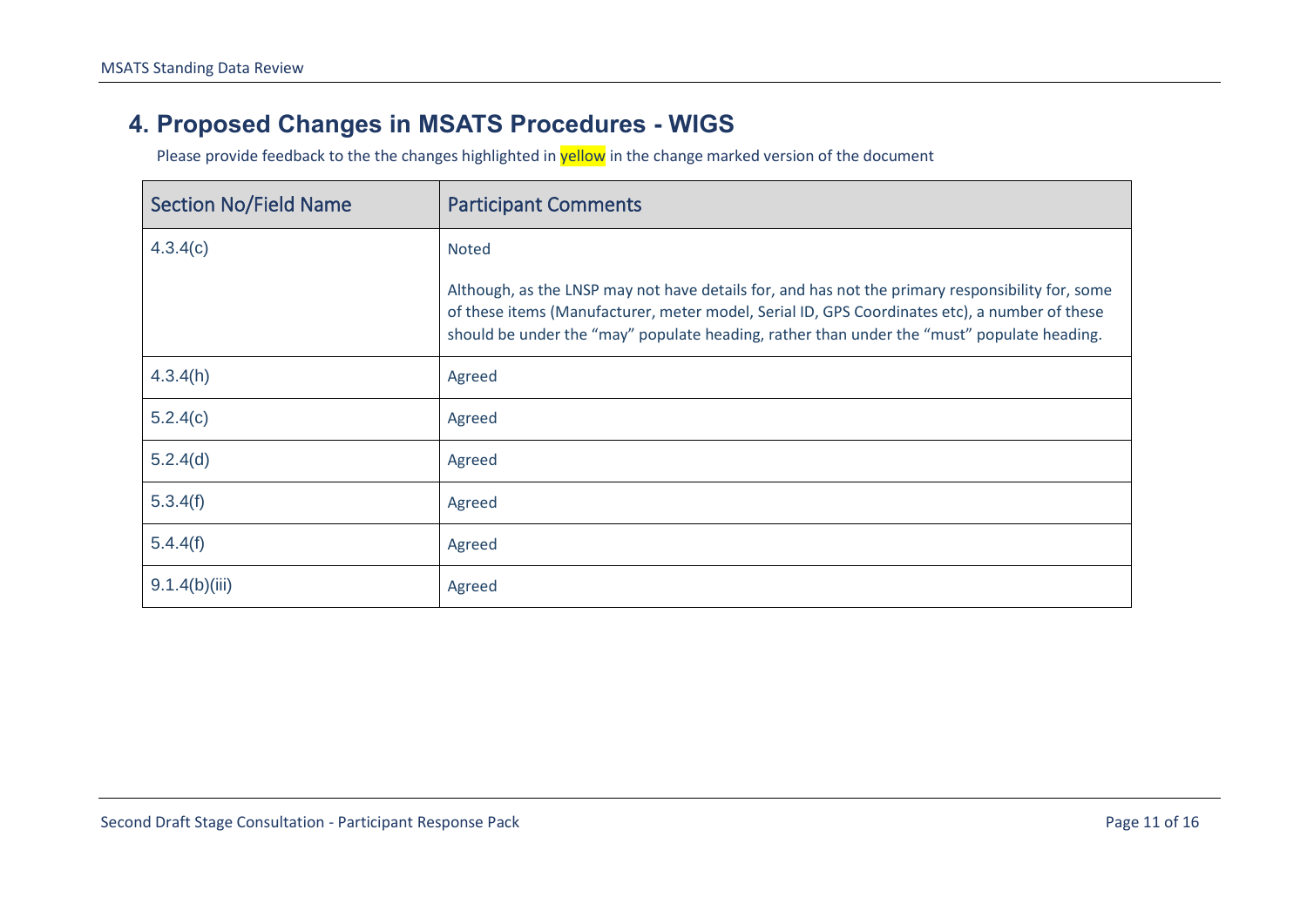#### <span id="page-11-0"></span>**5. Proposed Changes in Standing Data for MSATS Guideline**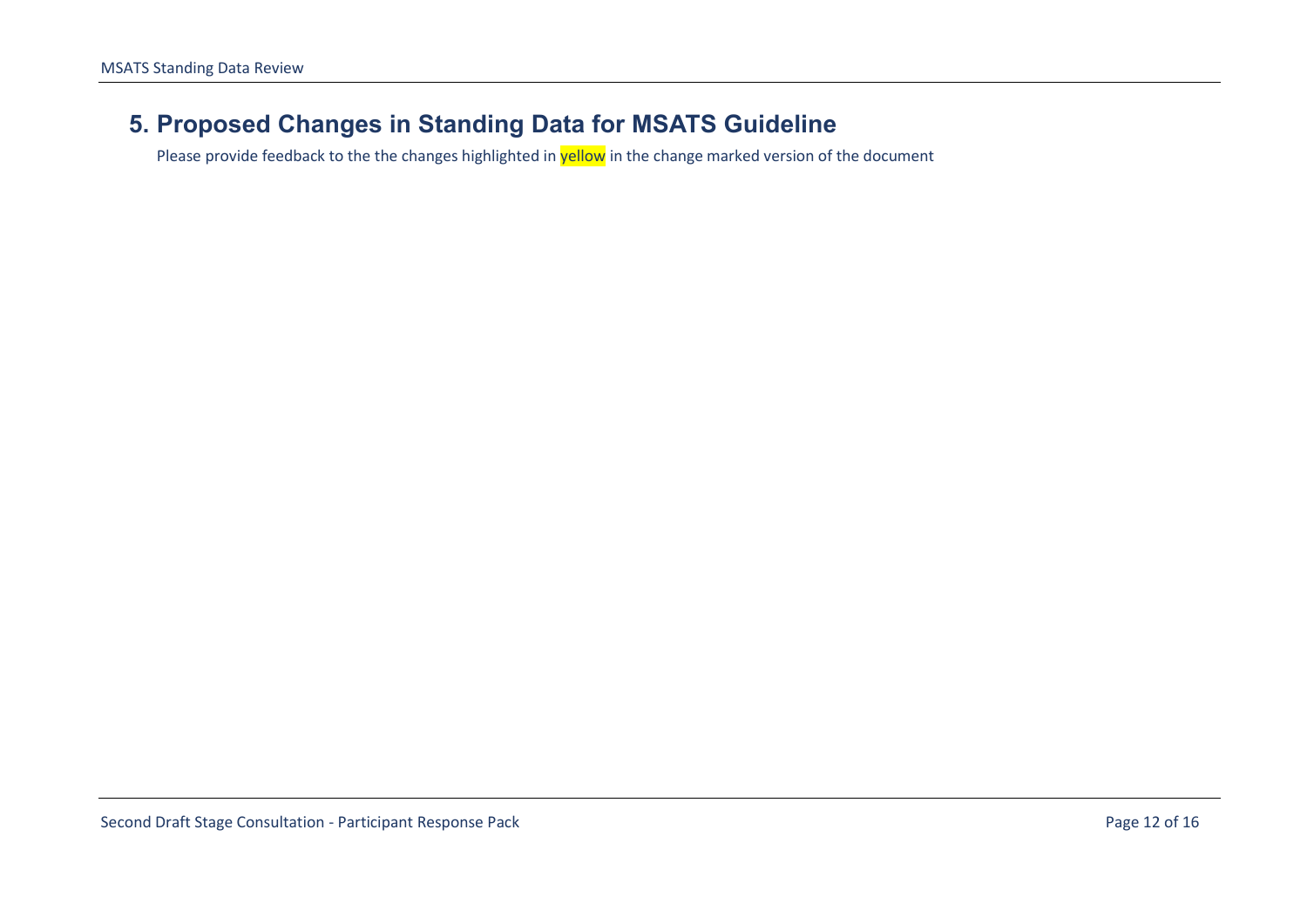| <b>Section No/Field Name</b>        | <b>Participant Comments</b>                                                                                                                                                                            |
|-------------------------------------|--------------------------------------------------------------------------------------------------------------------------------------------------------------------------------------------------------|
| Table 3<br>CATS_METER_REGISTER      | Agreed                                                                                                                                                                                                 |
| Table 6 CATS_NMI_DATA               | <b>Noted</b>                                                                                                                                                                                           |
| Table 8<br>CATS_REGISTER_IDENTIFIER | Agreed                                                                                                                                                                                                 |
| Table 15 Valid Meter Use Codes      | Agreed                                                                                                                                                                                                 |
| Valid Time of Day Codes<br>Table 16 | Agreed                                                                                                                                                                                                 |
| Section 13                          | <b>Noted</b>                                                                                                                                                                                           |
|                                     | Table 32 should have INTERVAL in TimeOfDay field, not ALLDAY.                                                                                                                                          |
|                                     | Register Id should possibly be E1 not 01                                                                                                                                                               |
| Table 43 CATS_Meter_Register        | Noted.                                                                                                                                                                                                 |
|                                     | Field "Test Result" is defined as Varchar2(20), however has only 2 enumerated values, "Pass" or<br>"Fail" (as per "Table 18"), hence could be redefined as Varchar2(4)                                 |
| Table 46 CATS_NMI_Data              | <b>Noted</b>                                                                                                                                                                                           |
|                                     | Field "SharedIsolationPointFlag" is an enumerated list of 4x 1 character values. Char(10) seems<br>excessive. Char(1) seems all that is currently necessary, or Char(2) to cater for future expansion. |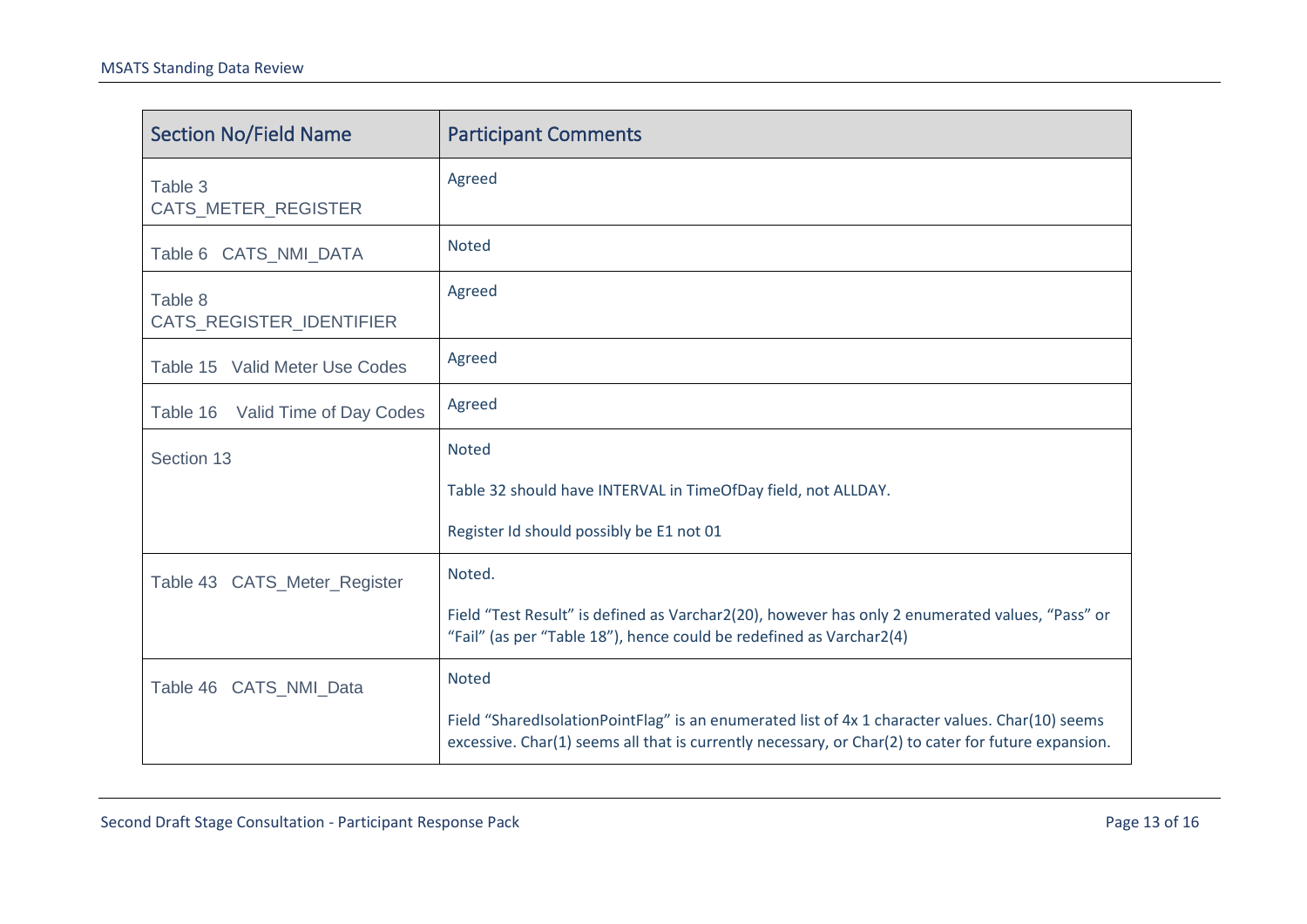| <b>Section No/Field Name</b> | <b>Participant Comments</b> |
|------------------------------|-----------------------------|
| Table 49 CATS_Meter_Register | Agreed                      |
| Table 52 CATS_NMI_Data       | Noted                       |

### **6. Proposed Changes in Metrology Procedure Part A**

<span id="page-13-0"></span>

| <b>Section No/Field Name</b>                     | <b>Participant Comments</b>                                                                                                                                                                                                                                                                                                                                    |
|--------------------------------------------------|----------------------------------------------------------------------------------------------------------------------------------------------------------------------------------------------------------------------------------------------------------------------------------------------------------------------------------------------------------------|
| <b>SHARED FUSE</b><br>14.<br><b>ARRANGEMENTS</b> | Noted, however:<br>Under 14 (b), we believe that the primary responsibility for advising participants of Shared Fuse<br>Arrangements should sit with the Metering Provider rather than the MC, since it is the MP who is<br>the participant most likely to be at site, and therefore most aware of the details of the Fuse and<br>wiring situation at the NMI. |
|                                                  | While the MC is responsible for co-ordinating the MP work, it is the MP which has first hand<br>knowledge of the shared fuse arrangements at site.<br>Aditionally, none of the defined CATS transactions provide a mechanism for anyone other than                                                                                                             |
|                                                  | the LNSP or ENM to advise particpants of any Shared Fuse Arrangements, presumably using the<br>"SharedIsolationPointFlag". However the CATS documentation states that the FRMP and MC                                                                                                                                                                          |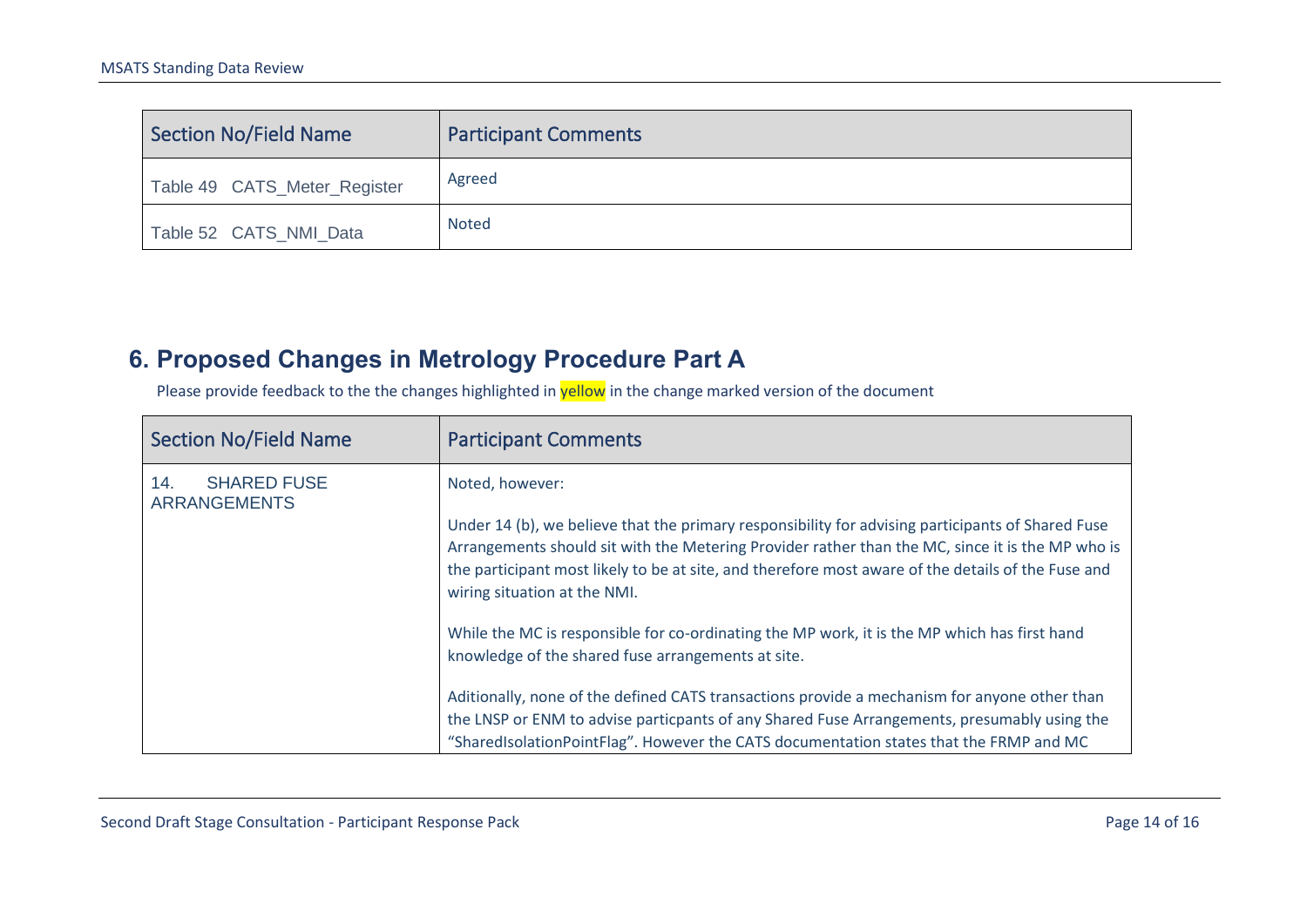| <b>Section No/Field Name</b> | <b>Participant Comments</b>                                                                                                                                                                                                             |
|------------------------------|-----------------------------------------------------------------------------------------------------------------------------------------------------------------------------------------------------------------------------------------|
|                              | both have responsibilities in this area, without providing a mechanism for them to meet this<br>obligation. It is preferred that this mismatch in responsibilities and mechanisms be resolved<br>before implementing these obligations. |
|                              |                                                                                                                                                                                                                                         |
|                              |                                                                                                                                                                                                                                         |

#### **7. Proposed Changes in Exemption Procedure Meter Installation Malfunctions**

<span id="page-14-0"></span>

| <b>Section No/Field Name</b> | <b>Participant Comments</b> |
|------------------------------|-----------------------------|
| 1.1                          | Agreed                      |
| 2.2                          | Agreed                      |
| Appendix A                   | Agreed                      |
| Appendix B                   | Agreed                      |
|                              |                             |